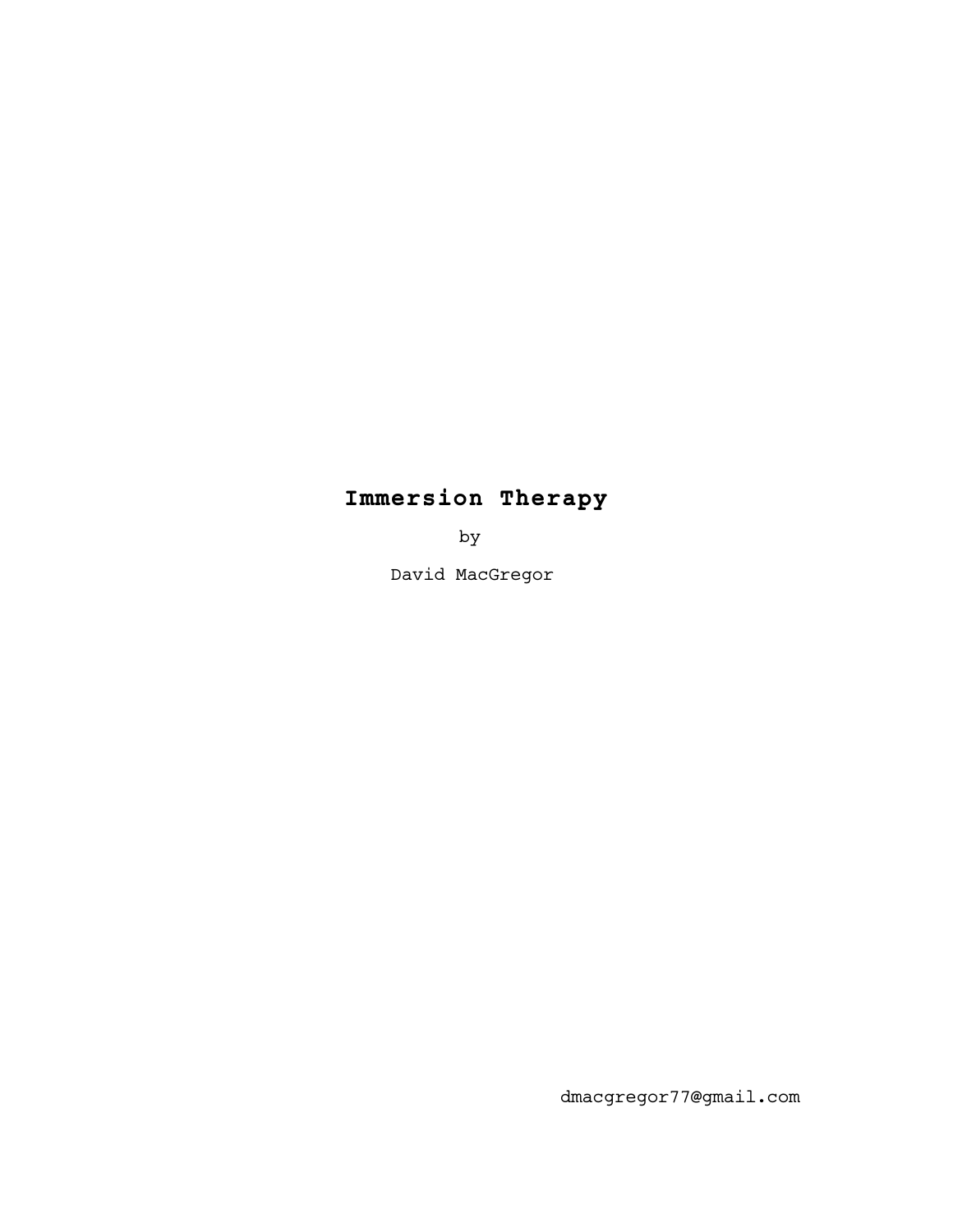# Setting

A living room.

# Time

The present.

# Cast

DOUG - A man in his late 20s-40s. MELISSA - A woman in her late 20s-40s. DROPPO - A clown of indeterminate age.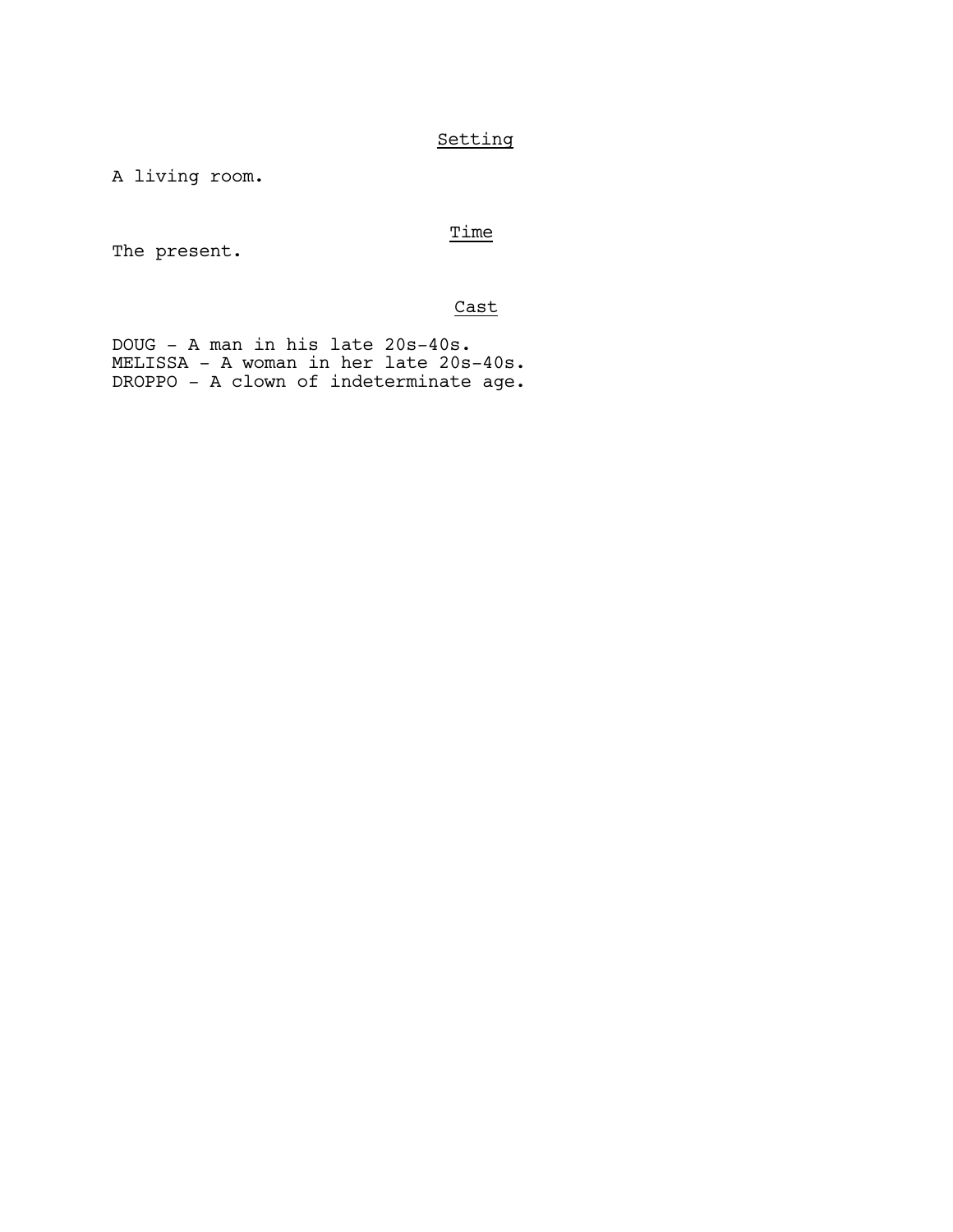|                                                                                                                                                                                                                    | (In a typical living room, MELISSA sits<br>reading a travel magazine. When she hears<br>a car pull up and a door slam outside, she<br>stands up, smoothing her clothes, clearly<br>excited. The door opens and DOUG enters.) |
|--------------------------------------------------------------------------------------------------------------------------------------------------------------------------------------------------------------------|------------------------------------------------------------------------------------------------------------------------------------------------------------------------------------------------------------------------------|
| Hi hon!                                                                                                                                                                                                            | MELISSA                                                                                                                                                                                                                      |
| There she is!                                                                                                                                                                                                      | <b>DOUG</b>                                                                                                                                                                                                                  |
|                                                                                                                                                                                                                    | (DOUG comes towards MELISSA, wraps her<br>up in a big hug and kisses her.)                                                                                                                                                   |
|                                                                                                                                                                                                                    | <b>DOUG</b><br>Happy Birthday, sweetheart! How's your day been so far?                                                                                                                                                       |
| It's been okay. Nothing specialyet.                                                                                                                                                                                | MELISSA                                                                                                                                                                                                                      |
|                                                                                                                                                                                                                    | (She looks at him expectantly.<br>He<br>feigns ignorance.)                                                                                                                                                                   |
| Well?                                                                                                                                                                                                              | MELISSA                                                                                                                                                                                                                      |
| Well what?                                                                                                                                                                                                         | <b>DOUG</b>                                                                                                                                                                                                                  |
| You'd better be kidding.                                                                                                                                                                                           | MELISSA                                                                                                                                                                                                                      |
| About what?                                                                                                                                                                                                        | <b>DOUG</b>                                                                                                                                                                                                                  |
| Oh my God. Don't do this to me.                                                                                                                                                                                    | MELISSA                                                                                                                                                                                                                      |
| I'm not sure I follow you.                                                                                                                                                                                         | <b>DOUG</b>                                                                                                                                                                                                                  |
|                                                                                                                                                                                                                    | MELISSA<br>My present? An amazing, one-of-a-kind, incredible birthday present!                                                                                                                                               |
| for your birthday, don't I?                                                                                                                                                                                        | <b>DOUG</b><br>Ohthat's right. I usually try to get you a little something                                                                                                                                                   |
| MELISSA<br>A little something? A signed first edition of <i>Ulysses</i> by James<br>Joyce? Skydiving over the Mojave Desert at sunset? Dinner at The<br>French Laundry? Honey, your presentsmy girlfriends want to |                                                                                                                                                                                                                              |

slit my throat when they hear what you get me for my birthday.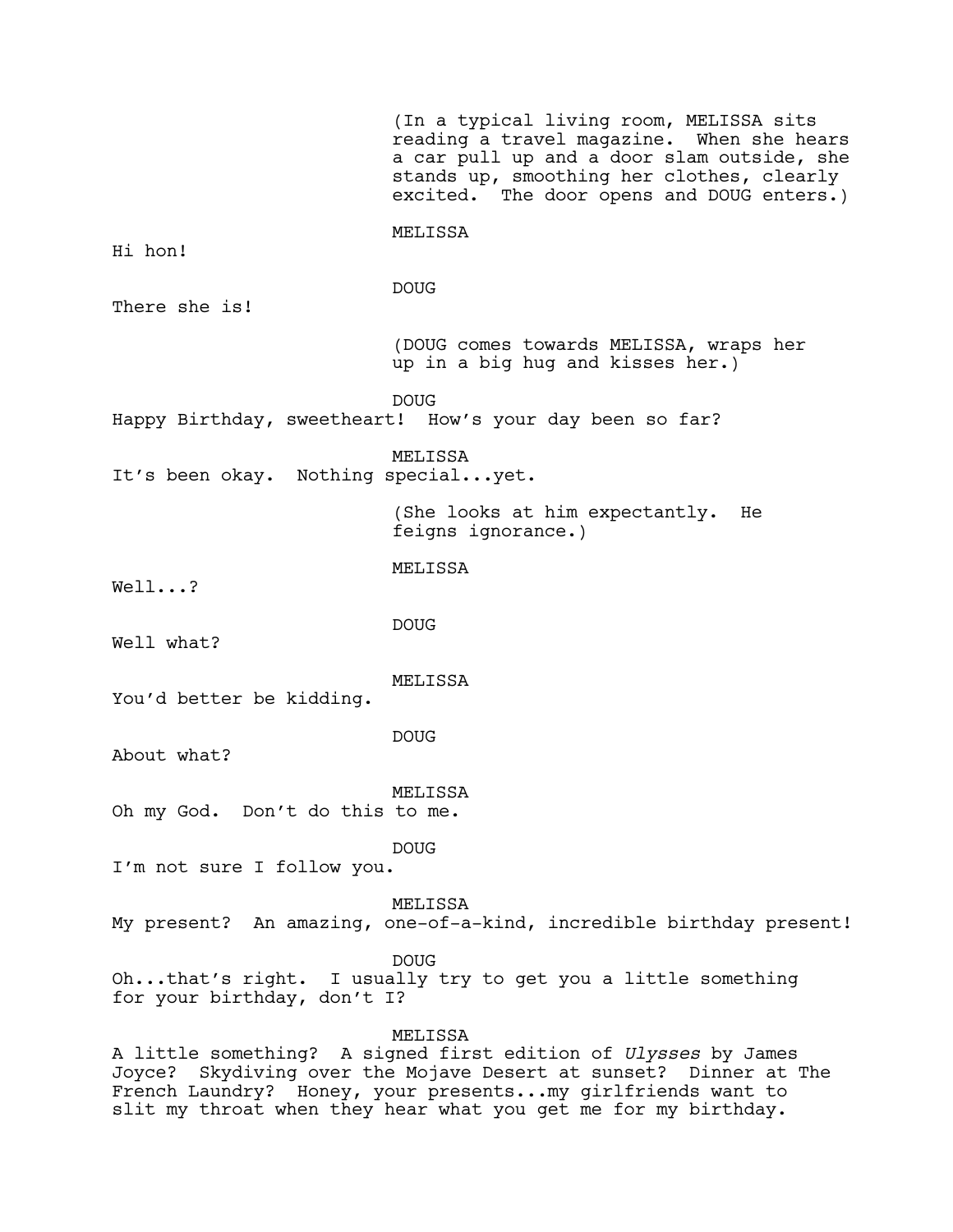Well, birthdays are special. They should be special.

MELISSA

So what is it this year? Can I guess?

DOUG

Now honey, you know that every year it gets harder and harder to do something amazing, right?

#### MELISSA

Not for you.

# DOUG

Well, I do my best, but I just want you to know that if I'm going to keep up the standards, I need to start thinking more and more outside the box.

MELISSA

Oh my God...it's going to be...just tell me, is it a present or an experience?

DOUG

Kind of both...maybe leaning a little more to the experience side.

MELISSA

Really? Do I need to pack? Where are we going?

DOUG For this experience, you just need to stand right there.

#### MELISSA

Right here?

#### DOUG

Right there. And close your eyes.

(MELISSA closes her eyes, shivering in anticipation. DOUG moves for the door.)

MELISSA

Oh my God...oh my God...how long do I have to wait?

### DOUG

Not long. Just keep your eyes closed.

(DOUG opens the front door and in steps DROPPO THE CLOWN, in full clown attire, including a big red nose and clown shoes. They both tiptoe towards MELISSA, who is practically dancing in place she's so excited. DOUG positions DROPPO right in front of MELISSA.)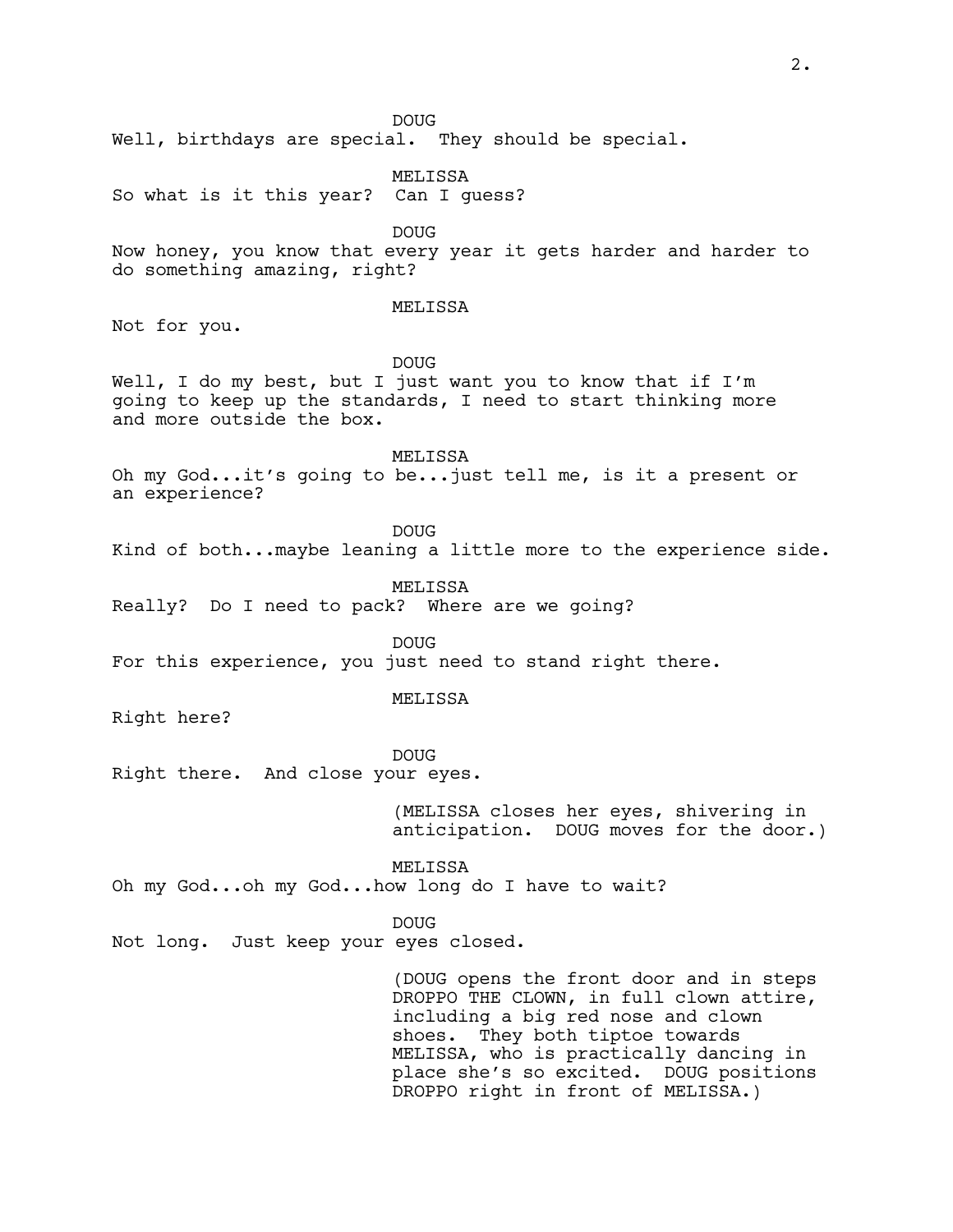DOUG Are you ready? MELISSA Yes! DOUG Open your eyes! (MELISSA opens her eyes and DROPPO spreads his arms wide.) DROPPO HAPPY BIRTHDAY!!! (DROPPO honks the horn stuffed into the waistband of his pants and dances a jig as he sings "Happy Birthday" to the tune of "The William Tell Overture.") DROPPO Happy happy birthday! Happy happy birthday! Happy happy birthday! Happy happy birthday! Happy Happy Happy Happy Happy Happy Birthday! Happy Happy Happy Happy Happy Happy Birthday! Happy Happy Birthday! Happy Happy Birthday! Happy Happy Birthday! Happy Happy Birthday! (DROPPO ends his song with a crescendo of honks on his horn, which, in a wellrehearsed routine, he drops, steps on, picks up, honks again, then stuffs back into his waistband as he assumes a triumphant pose. There is a moment of pure stillness until...MELISSA screams for all she is worth. She stumbles around the room, still screaming, bumping into things, before finally collapsing into the fetal position, covering her face, and whimpering. DOUG looks on like he expected this as DROPPO stares in shock.) DROPPO I don't think your wife likes clowns.

DOUG

No. Actually, she's terrified of clowns. Has been as long as I've known her. It's not that uncommon apparently. It's called coulrophobia, which means--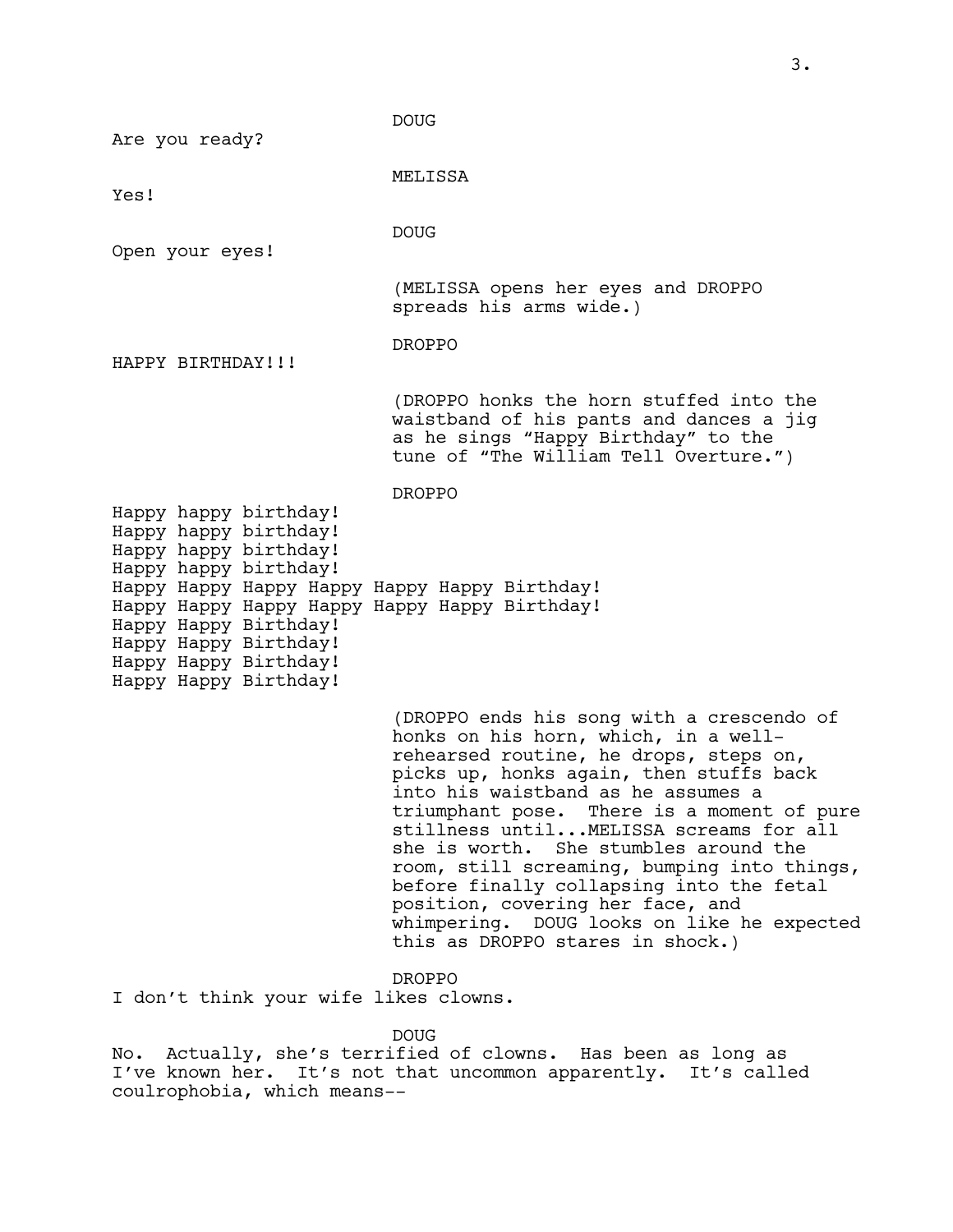Fear of clowns.

DROPPO

DOUG

Right.

DROPPO

So, I'm not sure this was a such a good idea for a birthday present.

DOUG

No, actually it's a great idea.

DROPPO

How do you figure?

DOUG

Well, how many pieces of jewelry can you get someone? And how many fancy restaurants can you go to? But this...to take someone's greatest fear and have them finally face it and overcome it, don't you think that's the best present you could ever give anyone? She can't go to the circus, can't go to carnivals, and she can't go to half the birthday parties for our nephews and nieces because there's going to be a clown there. It's an irrational fear that genuinely affects the quality of her life. So, what better present than curing her of that fear?

#### DROPPO

Right.

DOUG

Now, I did some research on phobias and apparently what the experts do to get people over their fears is try to get them more comfortable with the very thing that terrifies them. They call it immersion therapy...which is where you come in.

# DROPPO

Yeah, I get that.

#### DOUG

So, what I'm going to do is, I'm going to leave you two alone for a little bit, and run up to the store to get some birthday candles. It'll give Melissa time to...assimilate, or whatever the word is.

#### DROPPO

Acclimate?

DOUG

Bingo! Let her acclimate to you being here and, you know, once she gets over the shock, just play it by ear. Okay? Great! I'll be back in a few.

> (DOUG exits at speed. DROPPO looks at the whimpering MELISSA. Long pause.)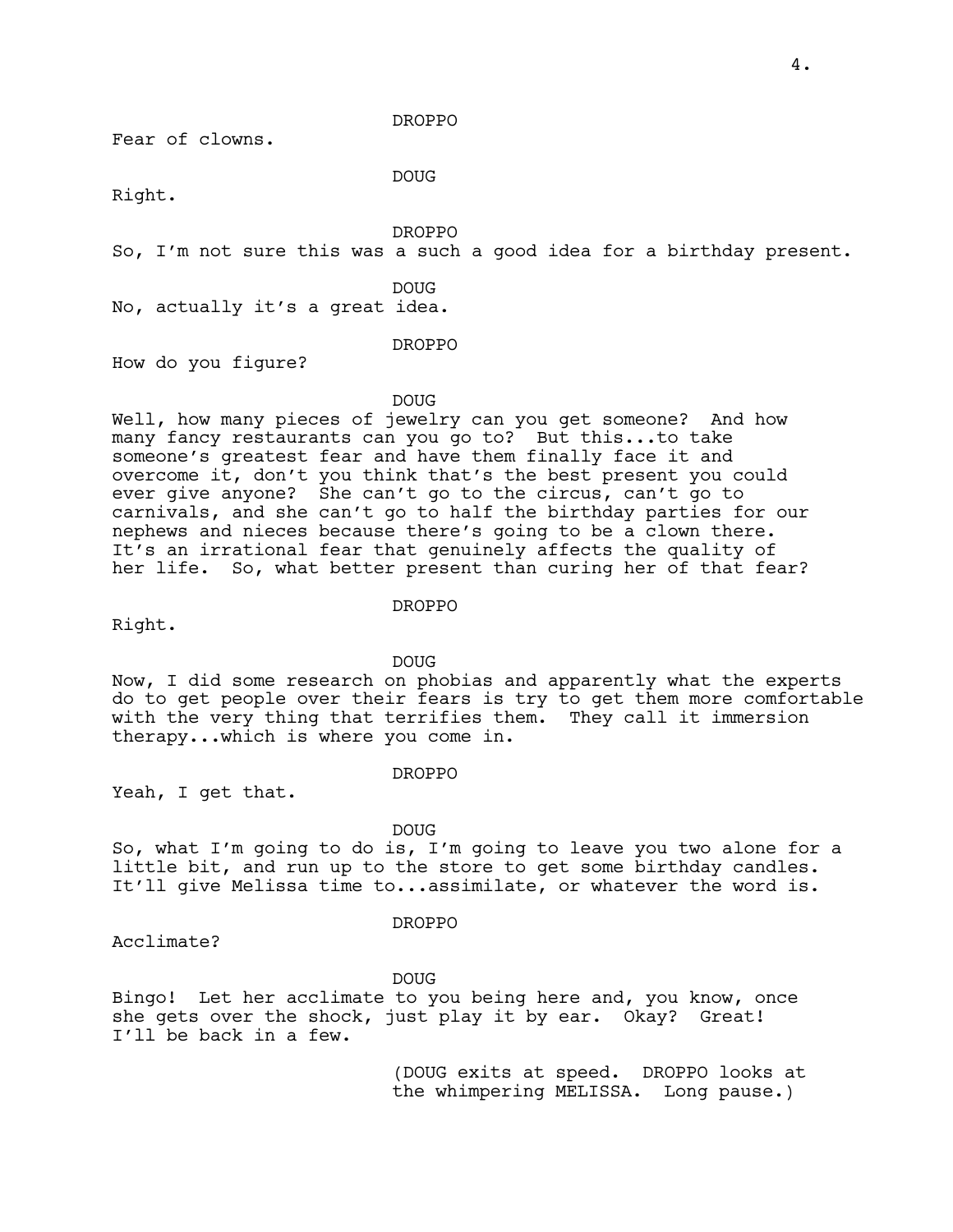DROPPO

I'm really sorry about this. Your husband didn't tell me you were scared of clowns.

(as MELISSA keeps whimpering)

Listen--

(DROPPO takes a step towards her and MELISSA writhes away from him, the volume of her whimpering increasing.)

DROPPO

Okay...maybe I'll just sit down.

(DROPPO sits on the sofa and looks around. He picks up the travel magazine MELISSA was reading.)

DROPPO

The Greek Islands, huh? Do you like to travel?...I've never been to Greece, or Europe even. I've been to Montreal though...that's kind of like Europe, so I've been told... (he sighs, then a hopeful idea

hits him)

Do you like magic tricks?

(MELISSA sits up and shakes her head violently, looking at DROPPO the way a rabbit might stare at a rattlesnake. DROPPO rubs his face in dismay.)

DROPPO

You know, I'm just a regular person in a costume, with some makeup on. I don't understand why people, and believe me, it's a lot of people these days, why they have such a problem with clowns. Just last week, I got hired for this birthday party, a kid's birthday party, and they told me explicitly that I couldn't come dressed as a clown. So, I go, you know, a gig's a gig, and I'm doing my thing, making balloon animals and whatnot, and I ask this one little girl why they wouldn't let me be a clown...that I'm a nice clown, a funny clown. And this girl says to me, "Because if you were a clown, I wouldn't be here right now." I mean, that hurts. It does. It's not like I just put on this outfit and call myself a clown. I went to Clown College...I did...studied the films of Charlie Chaplin and The Three Stooges. I can juggle, walk on stilts, I can ride a unicycle...I broke my left elbow twice learning how to walk in these clown shoes. And now, all of a sudden, I freak people out. Where did that come from? Somehow, we now live in a society where everyone's afraid of something all the time. Everyone has some kind of phobia, or allergy, or condition...if it's not on our phones or a TV screen, we're terrified. So, we do everything we can to avoid the real world and real people. Anyway, I'm sorry about this. I really am. But why people are so afraid of clowns...I just don't get it.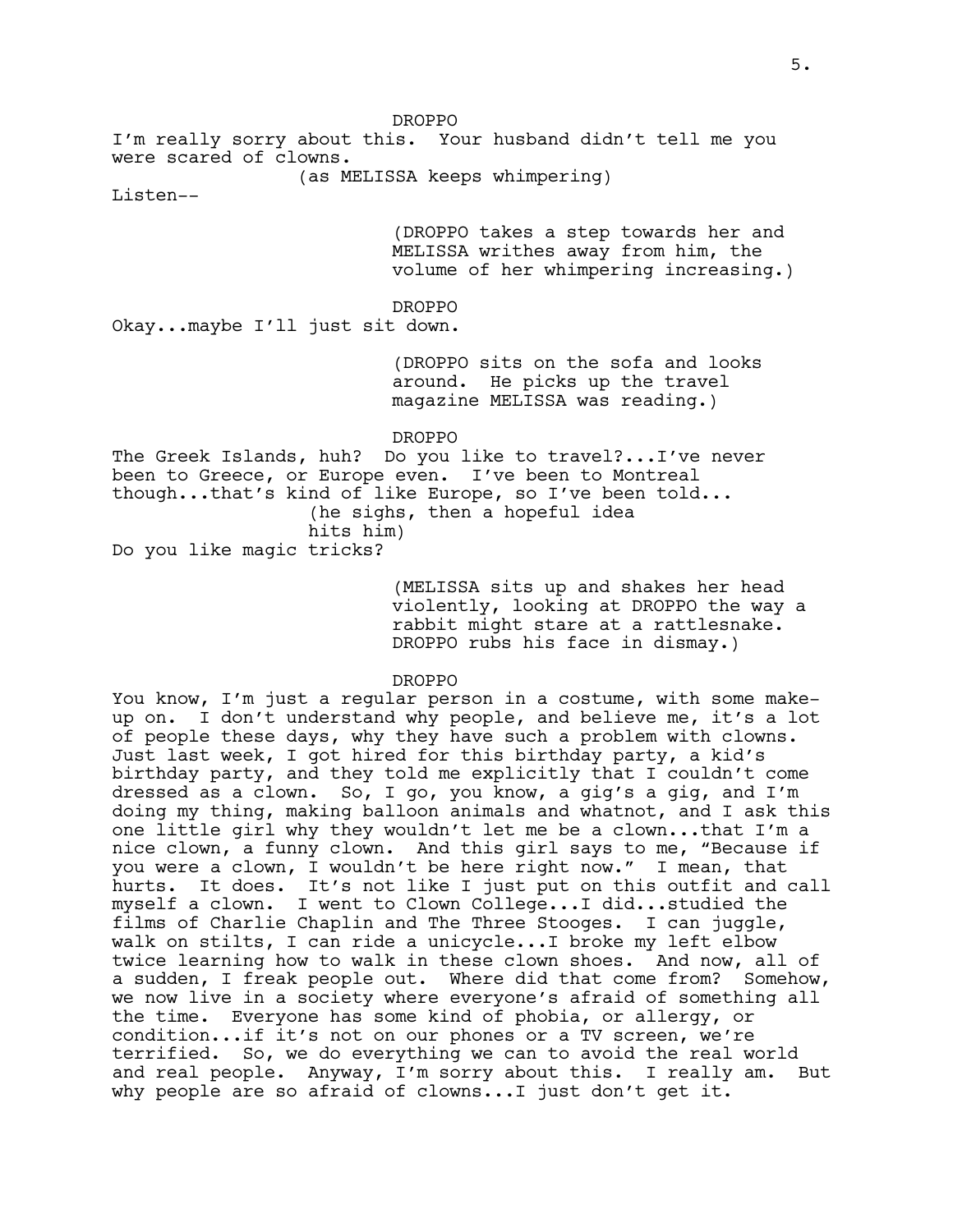MELISSA

It was a parade...

(as DROPPO looks up)

...a Thanksgiving Day Parade. That's when it started.

DROPPO

Do you want to tell me about it?

### MELISSA

I've never told anyone, ever...not even my husband.

# DROPPO

Well, it's up to you. Feel free to tell me if you want. I'm not here to judge or anything...I'm just some clown.

## MELISSA

I was probably eight or nine years old and I went down to the parade with my whole family...my mom and dad, my two little brothers, and we got there early so we had a perfect spot, right on the curb. And the parade starts and it's just wonderful. It's a gorgeous autumn day, they've got floats and balloons and marching bands, and then finally, at the very end, here comes Santa Claus. He's on this amazing red and green, tinsel-covered float and he's getting closer and closer, and one of his elves comes by and gives me a candy cane, and I'm holding the candy cane as Santa passes right in front of us and, I can't believe it, but Santa turns and looks at me. Not at my mom or dad, not at my brothers, he's looking right at me, and he puts his finger to the side of his nose and winks. At me. And I know that he knows what a good girl I've been and that this is going to be the best Christmas ever and it's like I'm floating on this cloud of pure joy and I turned to my brother to tell him what just happened and when I do there's this clown...this huge clown face about six inches from mine, and the clown says, "Merry Christmas, little lady!"

# (long beat)

And I wet myself. Right there in the street. And I couldn't stop. My brothers are laughing, other people are pointing, and my parents are looking at me like they don't even know who I am. It was the single most horrible, humiliating moment of my entire life.

DROPPO

Wow...I don't know what to say.

#### MELISSA

And that's not the worst part. The worst part, and I didn't realize this until years later, the worst part is that when I turned and saw that clown...I had the most powerful orgasm of my entire life.

DROPPO Okay...I didn't see that one coming.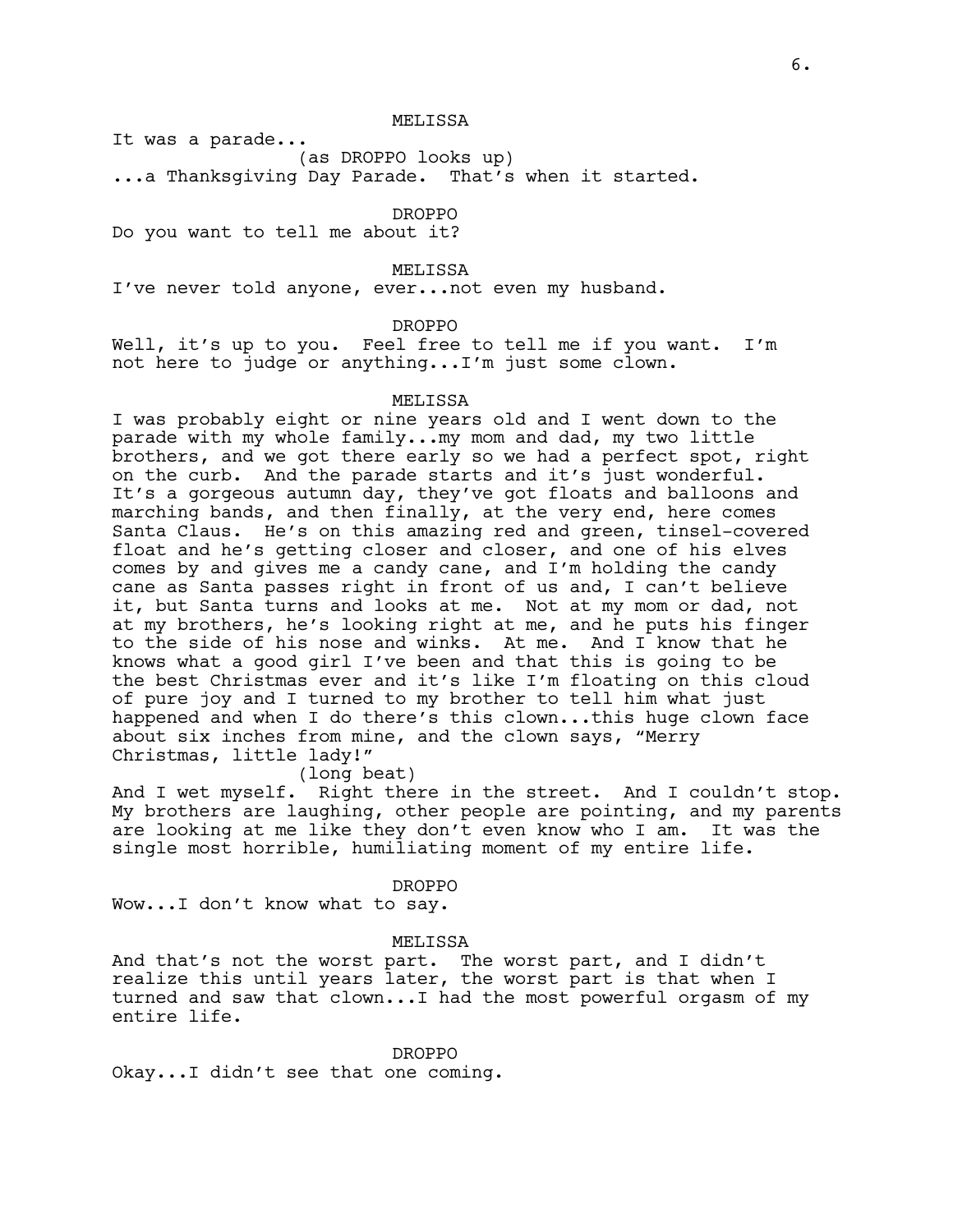#### **MELISSA**

That's what it was. That's why I couldn't control myself. I just went numb...head to foot. And ever since then, I've had this problem with clowns...and to be honest, I've had some other issues as well because of that moment. Not that my husband hasn't been great. He has. He's very, very understanding, and our relationship is just about perfect in every other way, but...it's like I have this mental block when it comes to...

#### DROPPO

I get it. You don't have to say another word.

MELISSA

Sorry to unload on you like this.

DROPPO

No, that's what I'm here for. Well, at least you're talking to me...that's something.

#### MELISSA

I guess so.

DROPPO

And you're looking at me without screaming. I'll take that as a positive. You're actually doing pretty good.

## MELISSA

Thank you.

DROPPO

Then how about we try something? Maybe your husband's right. Maybe just getting a little more comfortable, more acclimated, would be a good idea. So, how about if I get up, and I'll just stand in the center of the room. I won't make any sudden movements, and if you want to get any closer to me, then you can. And if not, that's perfectly fine.

#### MELISSA

Okay.

(DROPPO stands up and slowly moves to the center of the room. He stops. MELISSA eyes him up and down.)

# DROPPO

How we doing?

#### MELISSA

My heart's kind of pounding.

DROPPO You want me to sit down again?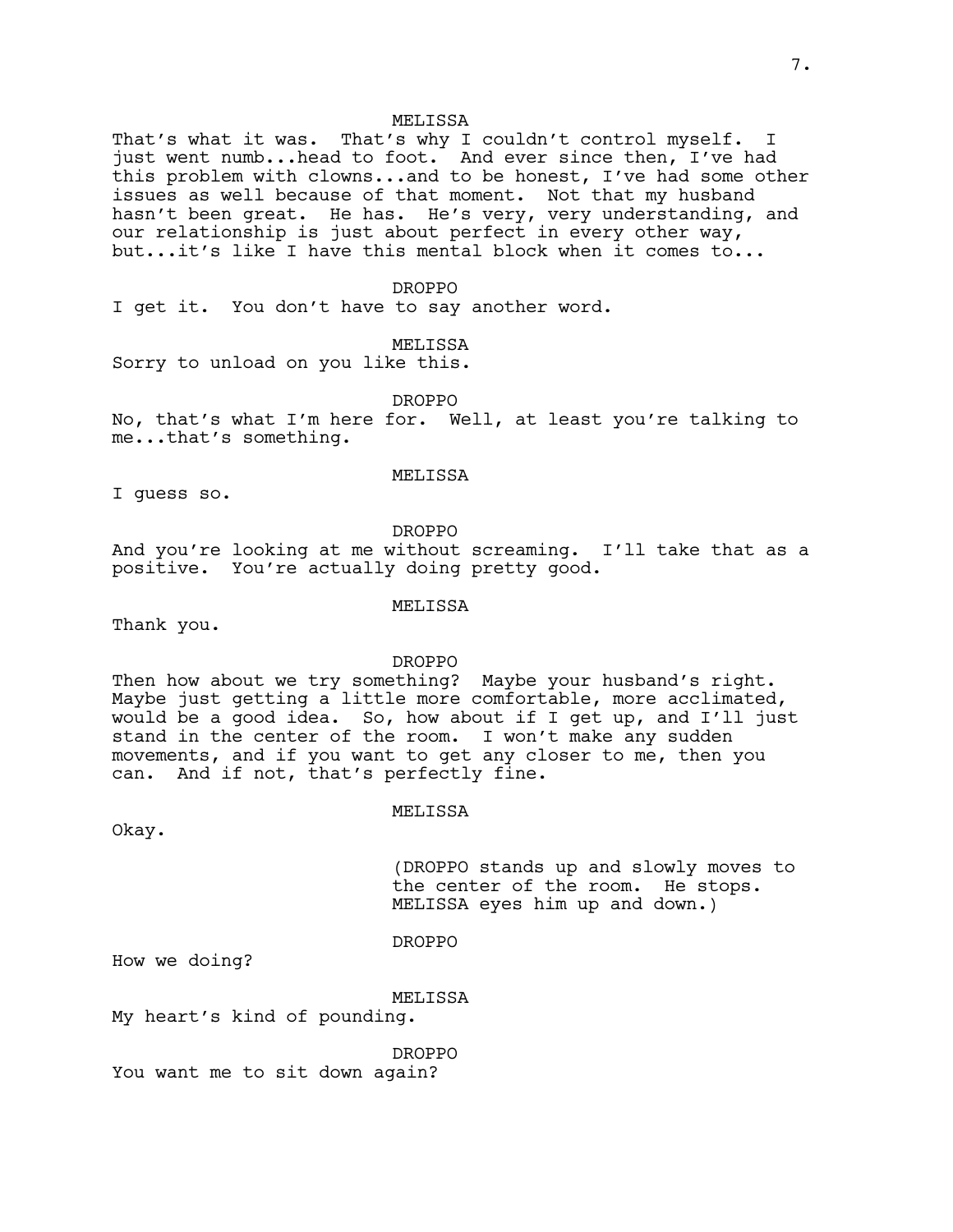#### **MELISSA**

No. No, I need to be able to deal with this. Like you said, you're just a regular person in a costume. (she looks at his shoes) Where do you buy clown shoes, anyway?

#### DROPPO

There's a company called Spears...Spears Speciality Shoes. They've been around thirty years or so. Good outfit. Quality products. But not cheap, believe me...this is their tri-color full-length, lollipop model. These set me back \$425 a pair.

(MELISSA edges closer.)

MELISSA

And are there specialty clothes stores for clowns too?

DROPPO

Oh, you can find plenty of stuff on-line, but it's all pretty cheap. I prefer to make my own costumes.

> (MELISSA moves closer, and touches DROPPO's pant leg, looking at it.)

# MELISSA

This is beautiful stitching.

#### DROPPO

Thank you. I take a lot of pride in it. Tailoring is kind of a dying art, you know...kind of like clowning, I guess.

> (MELISSA stands up and touches the fabric of DROPPO's shirt.)

#### MELISSA

I love this color.

#### DROPPO

Do you? It's my favorite too. I mean, it has to be bright, that's part of the whole clown thing, but I still think the right colors are what really pull an outfit together.

#### MELISSA

Absolutely.

(MELISSA touches DROPPO's bike horn.)

#### MELISSA

Did you make the horn too?

#### DROPPO

No, it's just a regular horn...old-fashioned bike horn. Probably made in China.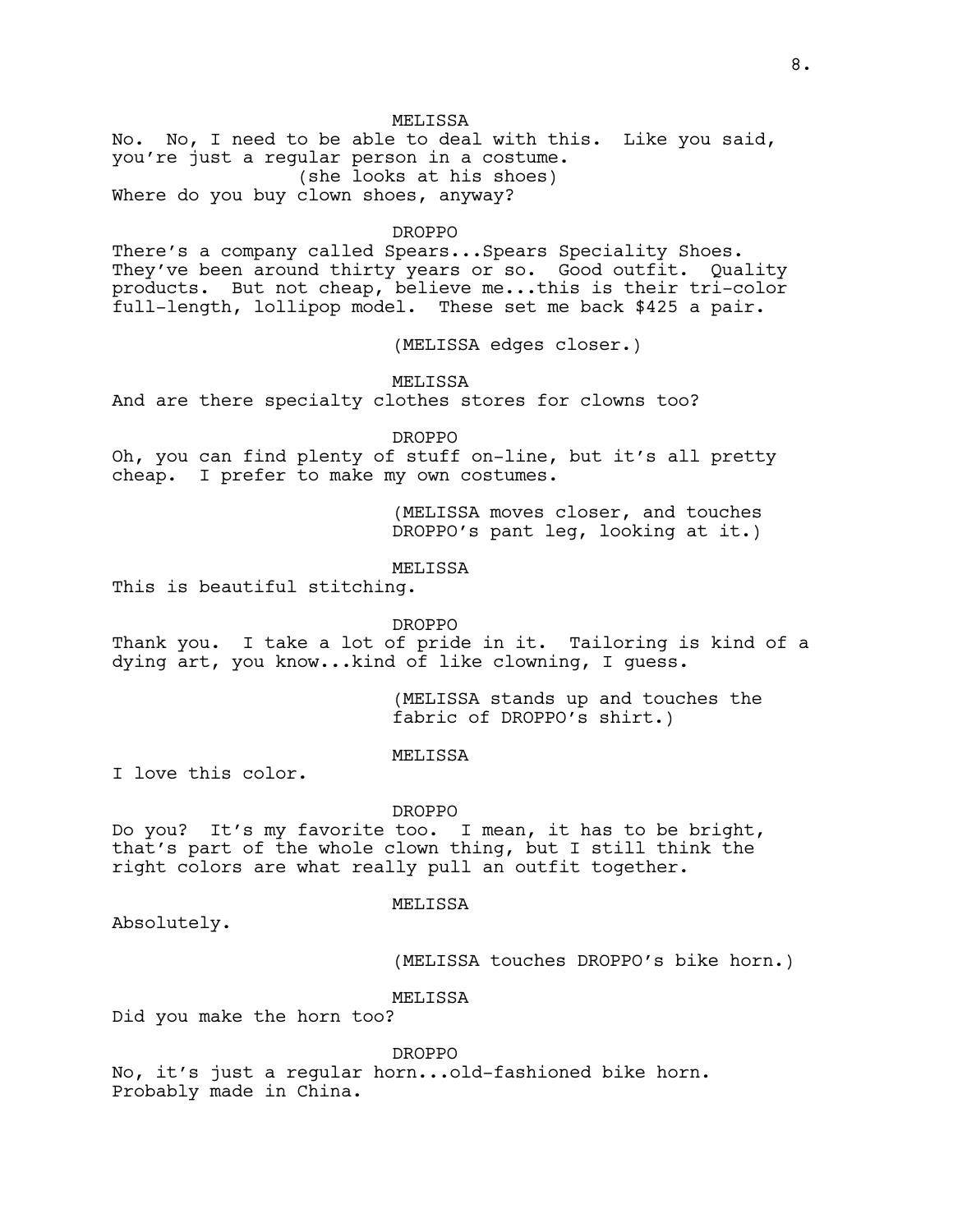(MELISSA honks the horn and they both jump, then laugh at their reaction.) DROPPO Whoa Nelly! Wasn't expecting that! (MELISSA honks the horn repeatedly as they laugh harder and harder. MELISSA stops honking the horn and they both try and get their breath back, but the temperature between them keeps rising.) MELISSA This is the closest I've been to a clown since...and I don't feel frightened at all. DROPPO Good...that's good...really, really good... MELISSA What's your name? DROPPO Droppo. Droppo the Clown. It's kind of my schtick, you know, that I'm clumsy...I drop things...Droppo... MELISSA That's why you dropped your horn. DROPPO That's why I dropped my...dropped my horn. MELISSA Droppo? DROPPO Yes? MELISSA There's something I need to tell you... DROPPO Oh? MELISSA I...love my husband very, very much...and he's probably on his way back from the store right now. DROPPO Sure. That makes sense. When people go to the store...they usually come back...from the store... MELISSA

Yes, they do.

# 9.